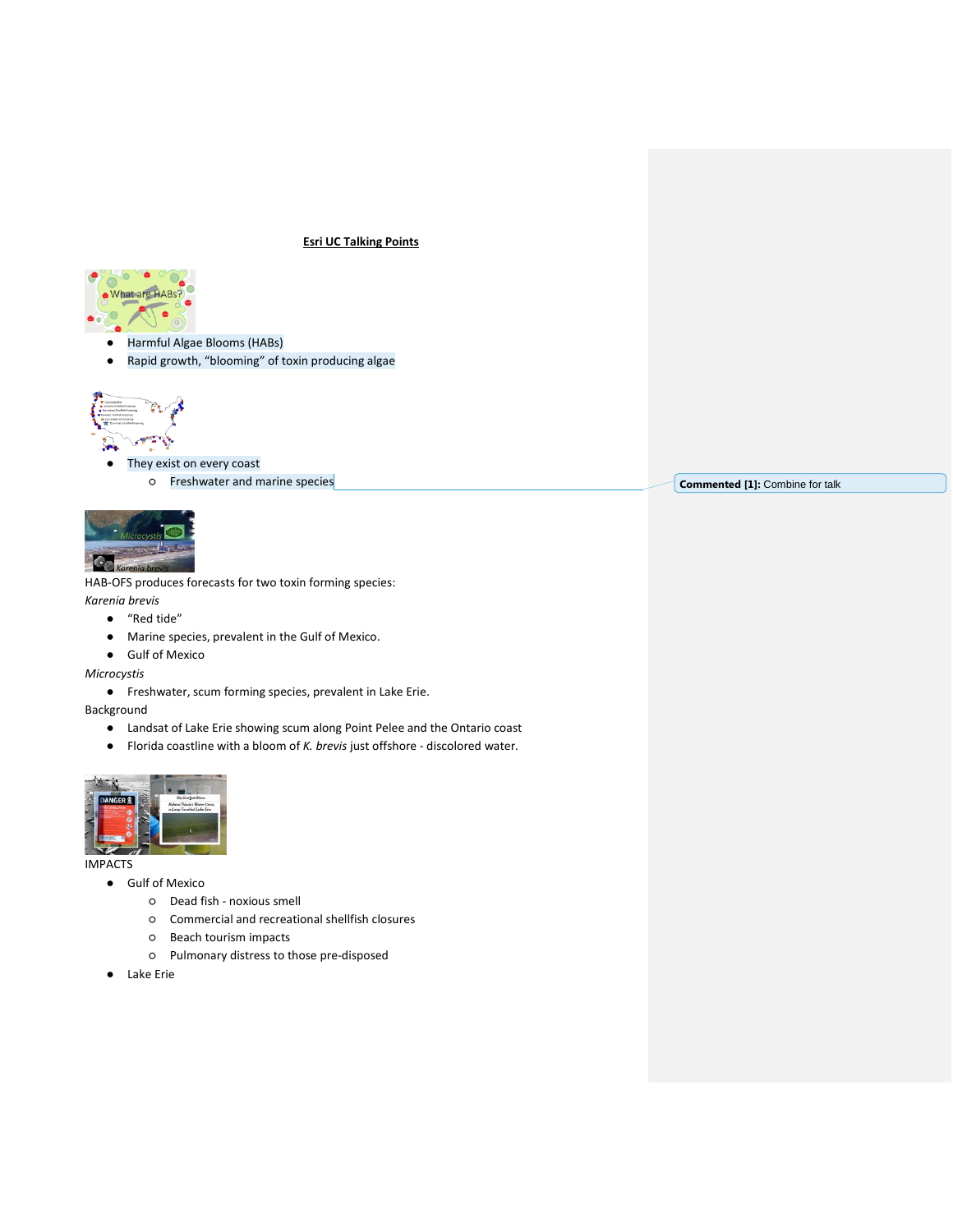- Toxic in drinking water LE intakes
- Mild skin rash to kidney and liver failure
- Pet mortality
- Mixing!!



So, what do we do? - IMPACT DRIVEN

- Talk more about what the impacts do vs. what the toxin is.
- Mention ER impacts
- Gear it towards the numbers vs. the mechanism
- Tourism estimated losses between 15-20 million dollars each decade.
- [Use these!](https://docs.google.com/presentation/d/1LJfkcVM7M6rjYPOhgDwHe4oVWv_slTUYFOzQxBgQUSY/edit?ts=5b3e57dc#slide=id.g3bc052b5f3_0_5)
- **。**



#### Produce forecasts with ArcGIS

- This is the *most efficient* way to help mitigate impacts reduce those stats.
	- Primary audience are public health officials, natural resource management (shellfish and wildlife) - most meaningingful impacts.



# Gulf of Mexico - Analysis

- MODIS Satellite imagery
	- Moderate Resolution Infrared Spectrodiameter
	- Pinpoints bloom location through remote sensing
		- Chlorophyll surface chlor\_a concentrations
	- Winds
	- Samples
- Cool colors = low concentrations
- Warm colors = high concentrations
- Ensemble imagery
	- Spectral shape analysis → Ensemble anomaly
		- Helps to refine where K brevis is

**Commented [2]:** Add HABHRCA language

**Commented [3]:** Add HABHRCA language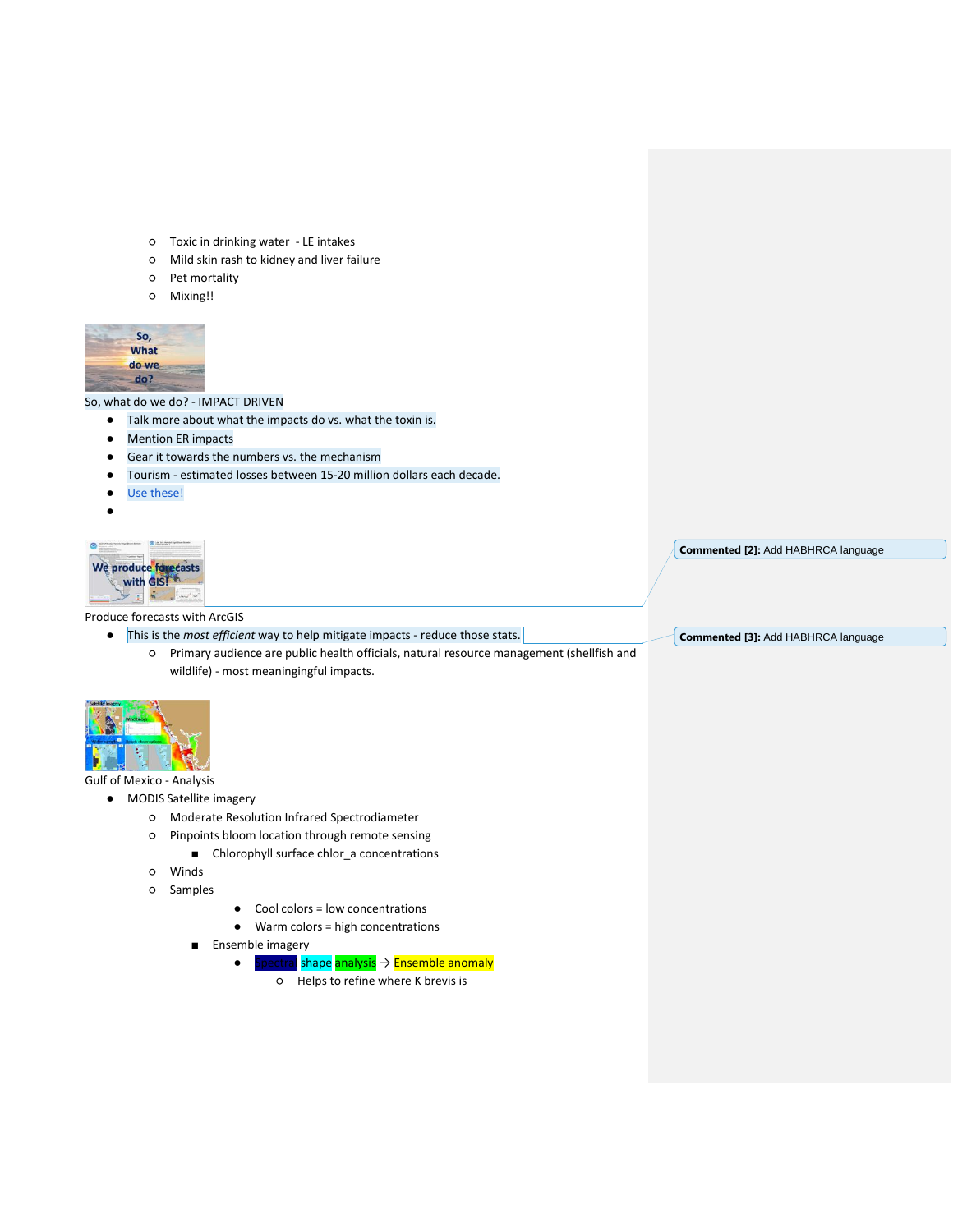- **Water Samples** 
	- By category
	- **Beach Observations** 
		- Dead fish
		- Respiratory irritation
- Wind Buoy data



Forecasts

- Respiratory irritation
	- GIS Infrastructure uses ArcPy code to import
		- Hourly wind forecasts from National Digital Forecast Database (NDFD)
			- Pulling in wind forecasts, using GIS to make it spatial.
			- Be explicit on the types of information GIS is assimilating to make a forecast.
		- Pair with a base map half country boundaries
		- Sort the highest concentration sample per region
		- Attach a respiratory irritation forecast level by
			- Incipient vs. Ongoing bloom conditions
				- Below 50,000 cells/L or above
		- Analysts can interact with each forecast region
		- Export as a csv of daily analyst forecasts



Image Editing

- True color Sentinel imagery
	- Cloudy!
- Chlorophyll indexing
	- Applying a color based on density of chlorophyll at the surface
	- Clouds create erroneous pixels
- Polygons
	- Used to remove erroneous pixels
	- Convert these features to graphics
- Edited Imagery
	- Toolbox converts graphics to features

**Commented [4]:** Place holder for GOMX toolbox slide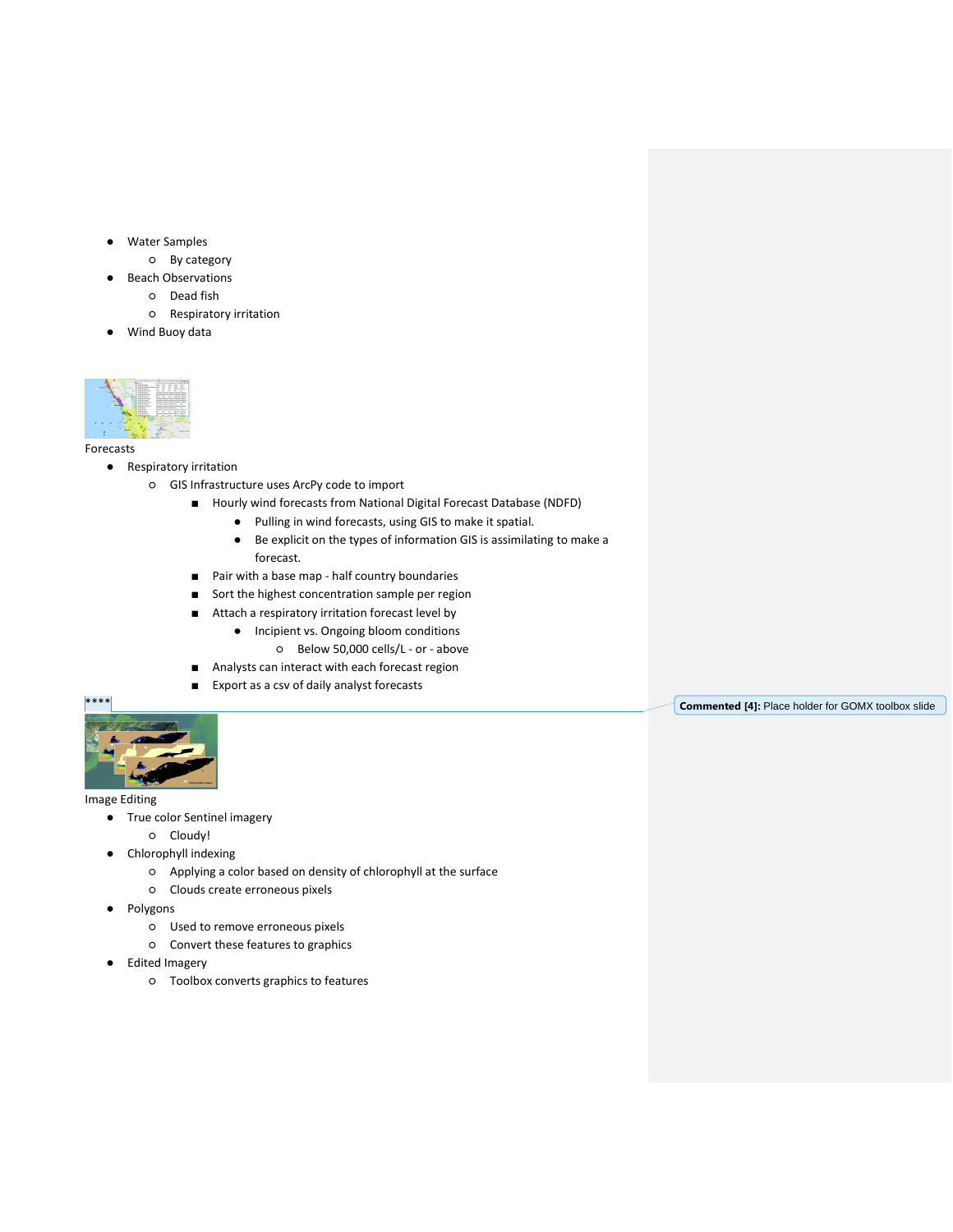- Erroneous pixels to black
- Creates a clean image, representative of the bloom for transport



# Particle Transport

- GNOME General NOAA Modeling Environment
- Each pixel left behind is paired with forecast winds and surface currents to move particles over a period of days.
- Specifically important for transport of surface scum.



Recap

- **TIME SAVING!!!! We are an operational shop.**
- Shapefiles with partner data
- Satellite imagery as tifs
- Modeled data geojsons
- Research
- ArcPy toolboxes
- HAB Team analysis
- Geo-referenced PDF



What are the benefits for users?

- Interactive geospaital PDFs
	- Object data tool
		- Users can visualize daily forecasts by region
	- Measuring tool
		- Users can measure the distance of samples from shore
		- Or the distance of an anomaly from a recent sample, etc.
	- Geospatial location tool
		- Pinpoint an area of interest with lat/long

**Commented [5]:** Place holder for LE toolbox slide.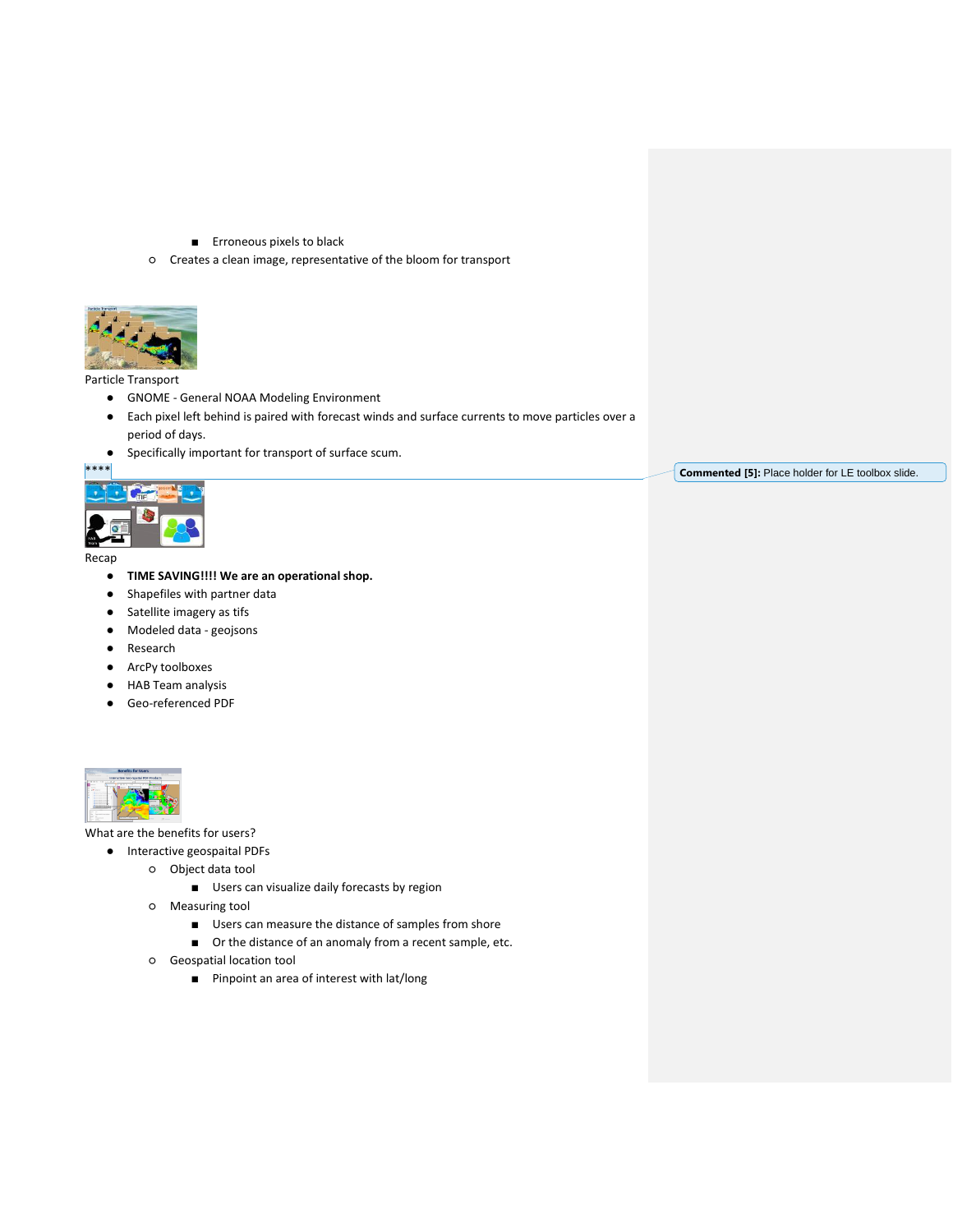Especially important with LE due to proximity of scum to water intakes.



Integrating future technology

- l! Flexible infrastructure
- User requirements fuel future developments
	- Adaptability of toolboxes
- Near real-time data
	- IFCB
	- ESP
	- HABscope
- HABTracker
	- Bloom transport
	- Forecast of wind speed and direction
	- Recent samples
	- Wave/mixing tie into
- Hopes to use all this as we move towards an **interactive web map**

# **Jackie's thoughts**

Our bulletin generation process has been partially automated thanks to the integration of python and ArcGIS. Our developers created custom **geoprocessing tools** within our toolbox. Analysts review incoming data from various sources. Based on their subject matter expertise, analysts

are able to filter out false positives and artifacts. Analysts then store data into a directory that is recognizable to the python script.

Lake Erie

Image editing:

Analysts use GIS to edit raster data. False positives and cloud-cover artifacts can be eliminated from tif files using a modified edit image geoprocessing tool made by our developers. Tif files can also be merged together using a modified clip and merge raster function

Create Bulletin: